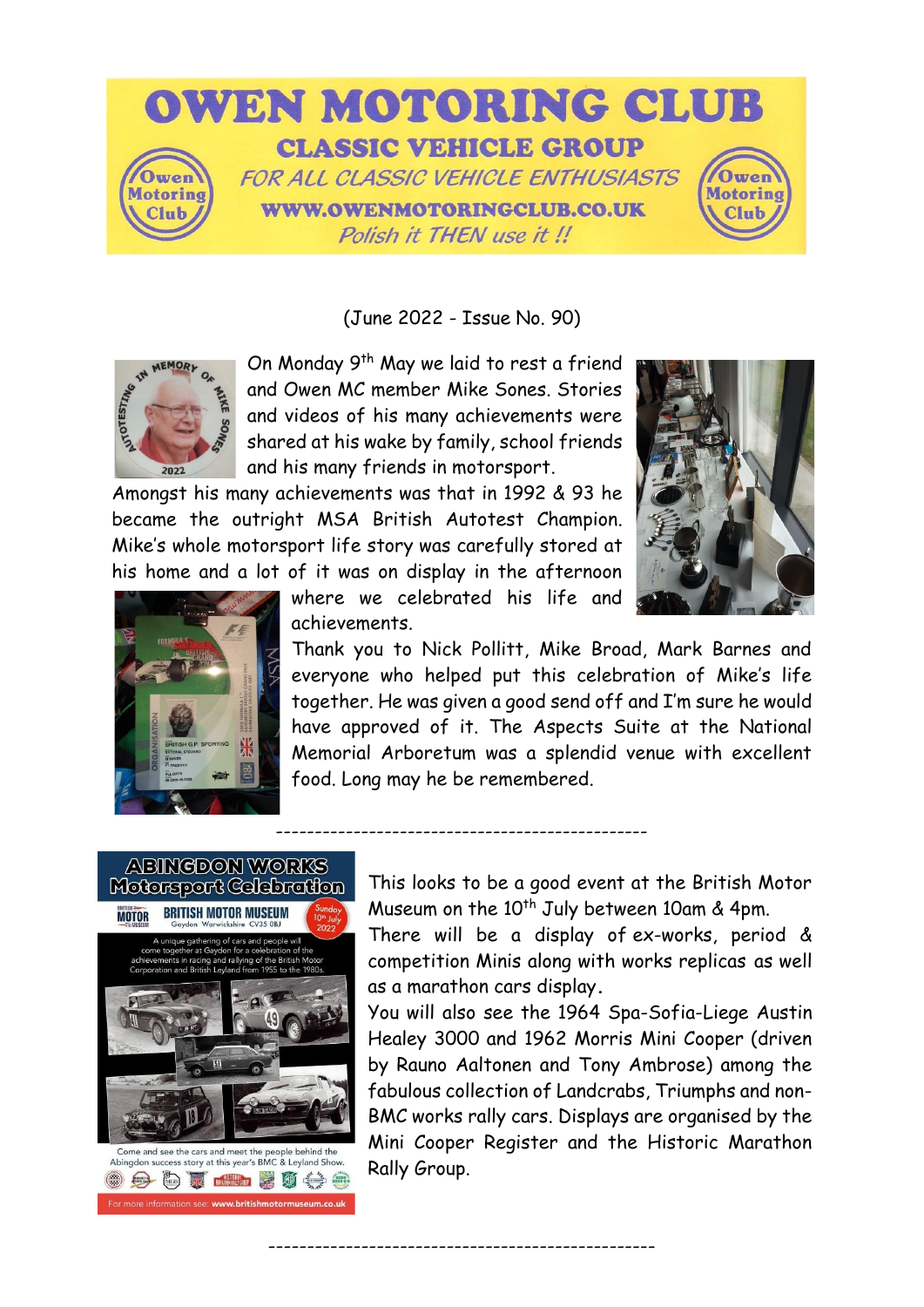

It looks as if we will be getting a good turnout (weather permitting) for the Queens Platinum Jubilee celebration in the meadow at the rear of 'The Golden Cup' in Yoxall on Sunday 5<sup>th</sup> June with the following 12 cars so far booked in.

Martin (Imp) John & Jo (Morris 1000 Conv) Elaine (Sprite) Pete H (Escort Mk3 RS) Eric Hudson (Mini or MGB) John & Di (MGB) David & Carol (MGF) Trev S (Hillman or MGB)

Paul & Chris (Ferrari 308 GTS) Roger & Sue (Triumph Vitesse - hopefully) Rob Hudson (Fiesta) Richard S (Austin Healey 3000)

If anyone else fancies a drive to this lovely village to celebrate or if I have missed anybody out, then please let me know. I'll be sending out an email to those listed with precise details next week.





The following Saturday ( $11<sup>th</sup>$  June) we shall be displaying at the Streetly Festival. The following cars are booked in (weather permitting) and again I shall be emailing detailed information out to the following in the week before.

---------------------------------------

-----------------------------------------

---------------------------------------------

Please contact me if you fancy coming to what looks like a great day out or if I missed anybody out.

Paul & Chris (Ferrari or Mini) Trev S (Hillman or MGB) Di & John (MGB) Dave & Carol (MGF) Anton (Wolseley Hornet) Martin (Imp)

Howard C (Austin 7 or MGC) Richard S (Austin Healey 3000)

Thank you to everyone who came out to Shifnal and marshalled or took part on our Ernest Owen Production Car Trial, the weather came good in the end and the venue was fantastic. I think everyone enjoyed the day with skilful driving on some tricky hills set out mainly by Nick Pollitt. Roger Tristram is hoping to keep this event and venue on the calendar for next year.

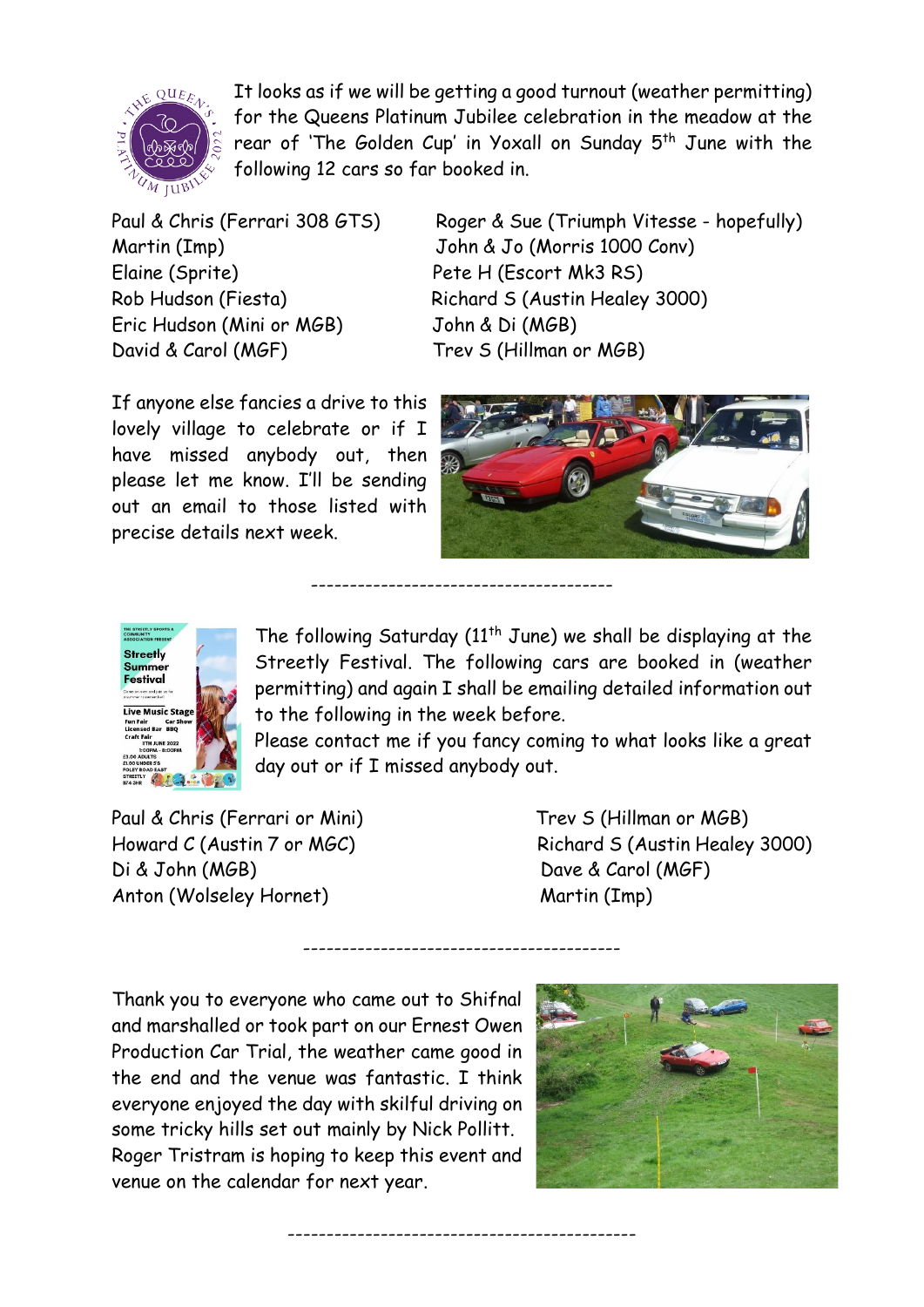Bob, Roger, Melvyn and I went out to finalise the 'Tony Matthews Classic Car Tour' at the beginning of May and Melvyn is now putting the finishing touches to the very informative roadbook. Total mileage is about 120 miles with some stunning scenery split into four sections of around 30 miles each, with a short break between each section.

Starting from The Great British Car Journey at Ambergate the first section takes you North into the Peak District National Park, over Curbar Edge then on to a morning break at the Hassop Station Tea Room, near Bakewell.

The second leg winds its way up over the Staffordshire Moorlands with their wonderful views before descending into Thorncliffe. The leg finishes with a lunch halt at Tittesworth Water Reservoir.

After lunch, the third leg heads North again to the Macc (Macclesfield) Forest then heads East, through the beautiful Dowel Dale and the village of Earl Sterndale before continuing to the afternoon halt at Tagg Lane Dairy.

Leg four goes the picture postcard village of Tissington before continuing to the North of Wirksworth and then on to the finish at The Great British Car Journey where a meal awaits.



This year Richard Usher, CEO of The Great British Car Journey and Jason Jones, Sales & Marketing Manager are also going to take part but as yet they haven't decided what car to use!

Entries are still available, either fill in the form on our web site or just email me.

# -----------------------------------------------

#### **2022 Preliminary OMC/Classic Calendar**

(Red denotes events we have or are hoping to have a club stand at)

#### **JUNE**

- $5<sup>th</sup>$ Middleton Hall Classics
- $5<sup>th</sup>$ Yoxall Queens Jubilee Celebration
- 11th Streetly Transport Festival
- $11<sup>th</sup>$ Curborough Breakfast Meet
- $19<sup>th</sup>$ Graham Hill Sprint
- $26<sup>th</sup>$ Cars in Strawberry Park

## **JULY**

- 3 rd Lichfield Cars in the Park
- 3 rd Middleton Hall Classic

9 or 16<sup>th</sup> Curborough Breakfast Meet

- $10^{th}$ Walsall Arboretum Show
- $17<sup>th</sup>$ Tony Matthews Classic Tour

## **AUGUST**

- $7<sup>th</sup>$ Middleton Hall Classics
- $13^{th}$ Curborough Breakfast Meet

## **SEPTEMBER**

- $4<sup>th</sup>$ Middleton Hall Classics
- $4<sup>th</sup>$ Himley Hall Show
- $10^{th}$ Curborough Breakfast Meet

## **OCTOBER**

- 2nd Middleton Hall Classics
- $8<sup>th</sup>$ Curborough Breakfast Meet
- $16^{th}$ Bright Sparks Autosolo

## **NOVEMBER**

11/12/13<sup>th</sup> NEC Classic Show